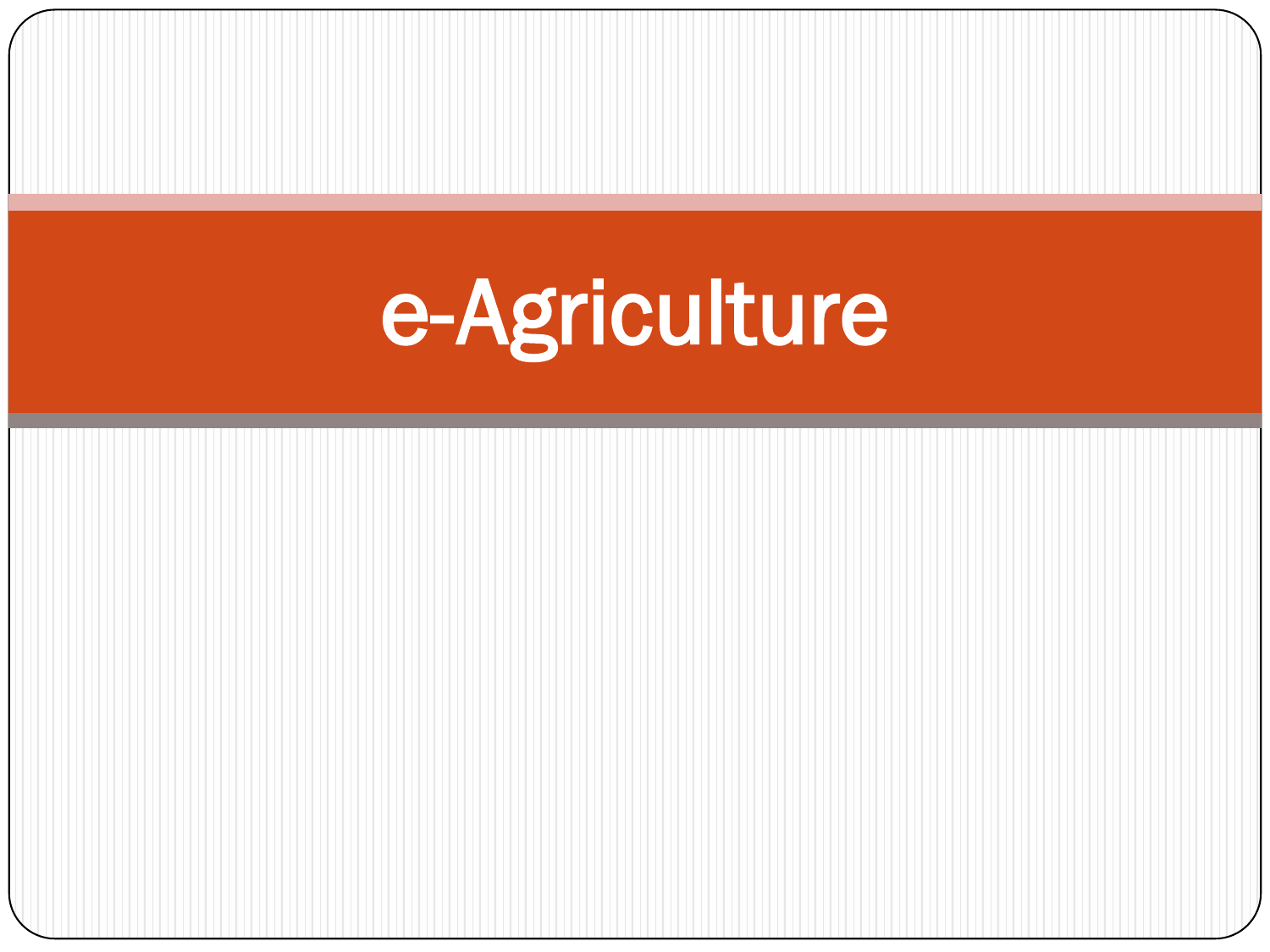- **e-Agriculture is a global [Community of Practice,](http://en.wikipedia.org/wiki/Community_of_practice) where people from all over the world exchange information, ideas, and resources related to the use of information and communication technologies (ICT) for sustainable agriculture and rural development.**
- **e-Agriculture Community is made up of over 12,000 members from 170 countries , members are information and communication specialists, researchers, farmers, students, policy makers, business people, development practitioners, and others.**

 $\bullet$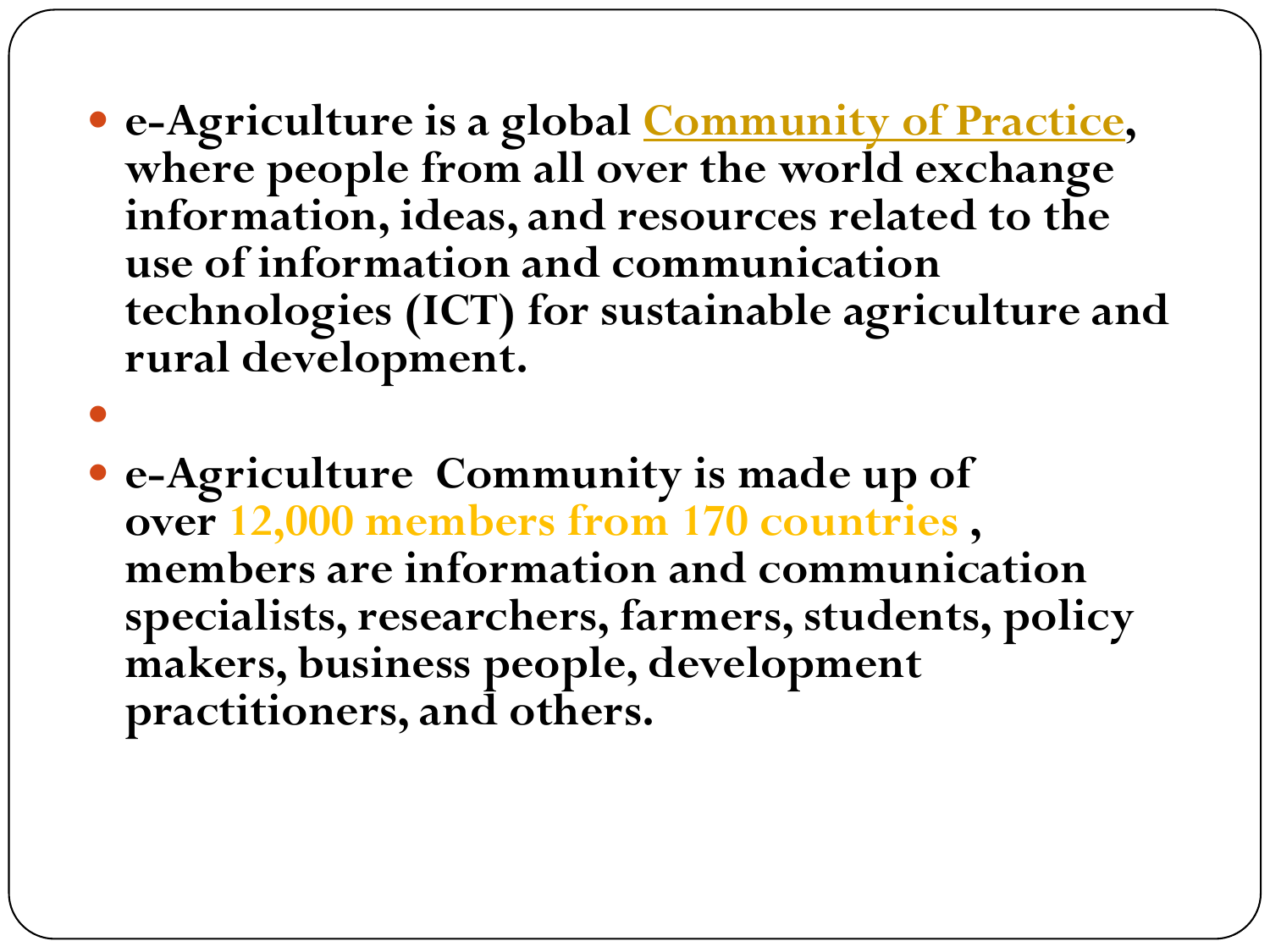## APPLICATIONS

### **Geographical Information System**

**A Geographical Information System (GIS) makes visual comparisons between different types of data possible. It helps to establish relationships between different data sets and is important in the production of maps, and charts and additional information associated with coordinates and time. It helps in the analysis of postharvest variation in crop yield measures.**

**Handheld Personal Computer**

**Handheld Personal Computers are small, light, and have been used for providing access to information, mobile mapping and other data gathering activities .**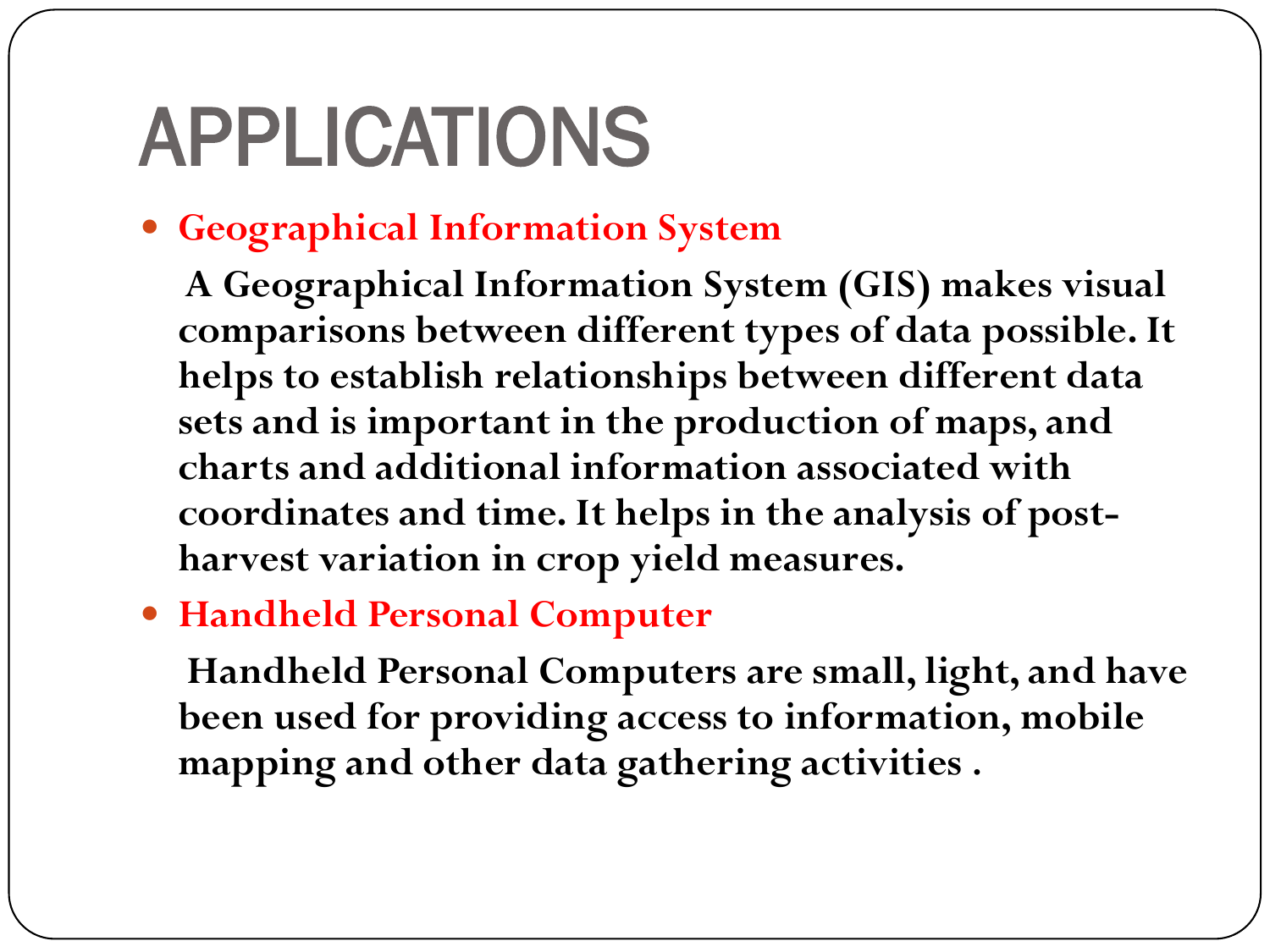**Mobile (Cellular) Phone Applications**

**The cellular phone has provided market links for farmers. Growth in mobile phones has been explosive and now reaches more than a third of the population. This has reduced transaction costs, and facilitated searches for employment .**

**Some of the respondents in the study considered the cellular phone applications such as the SMS to be one of the most important emerging ICT applications.**

**Community Radio Stations** 

**Community radio is one of the important tools of ICT that offer farmers and the people a voice and help development of the community. Radio is an important mechanism for disseminating knowledge and information in different languages and formats , especially to poor people.**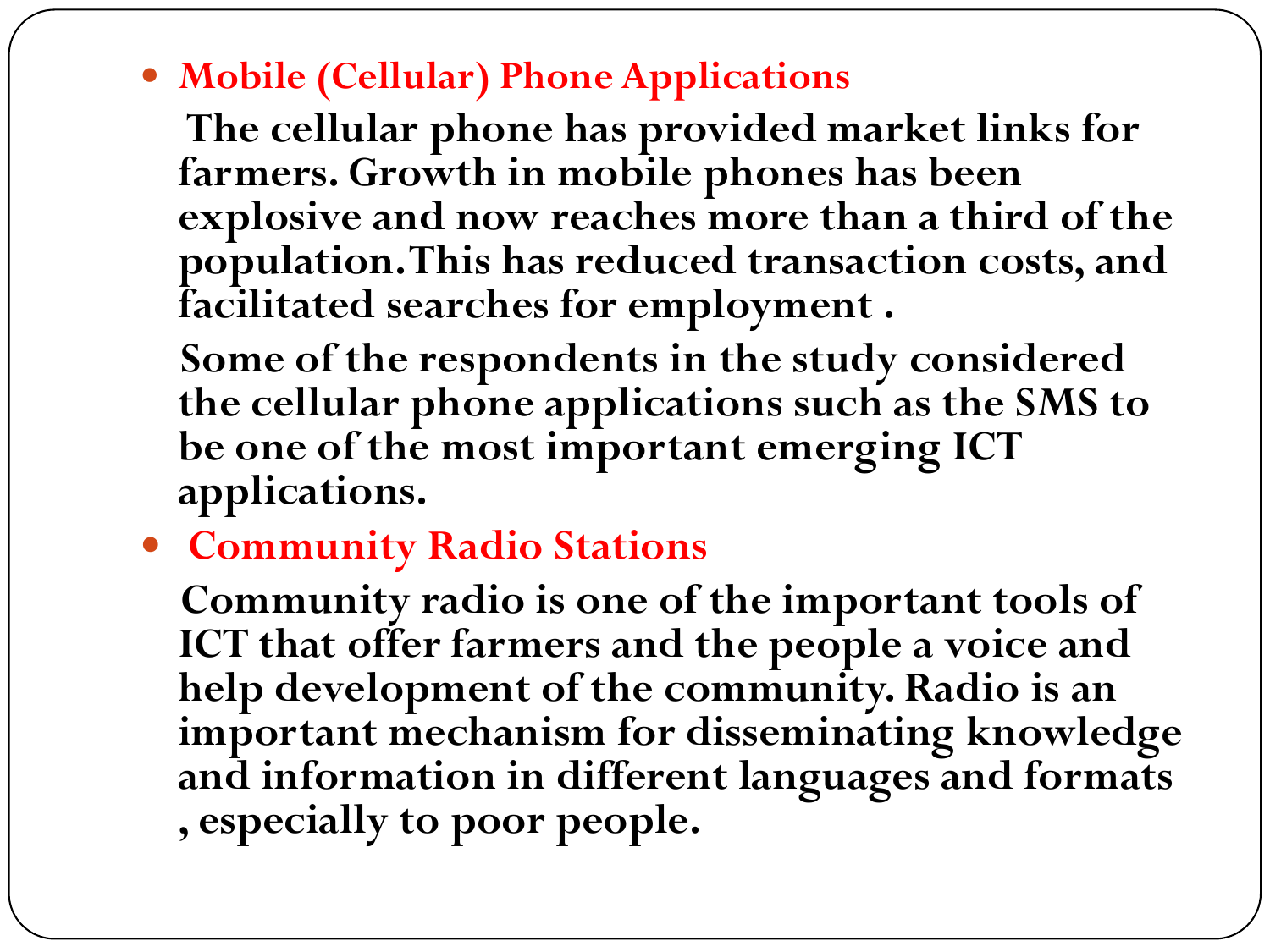### **Internet and Web-Based Applications**

**The Internet, e-mail, web sites and web-based applications are becoming increasingly important in sharing and in disseminating agricultural information and there are many ongoing web-based application initiatives in worldwide.**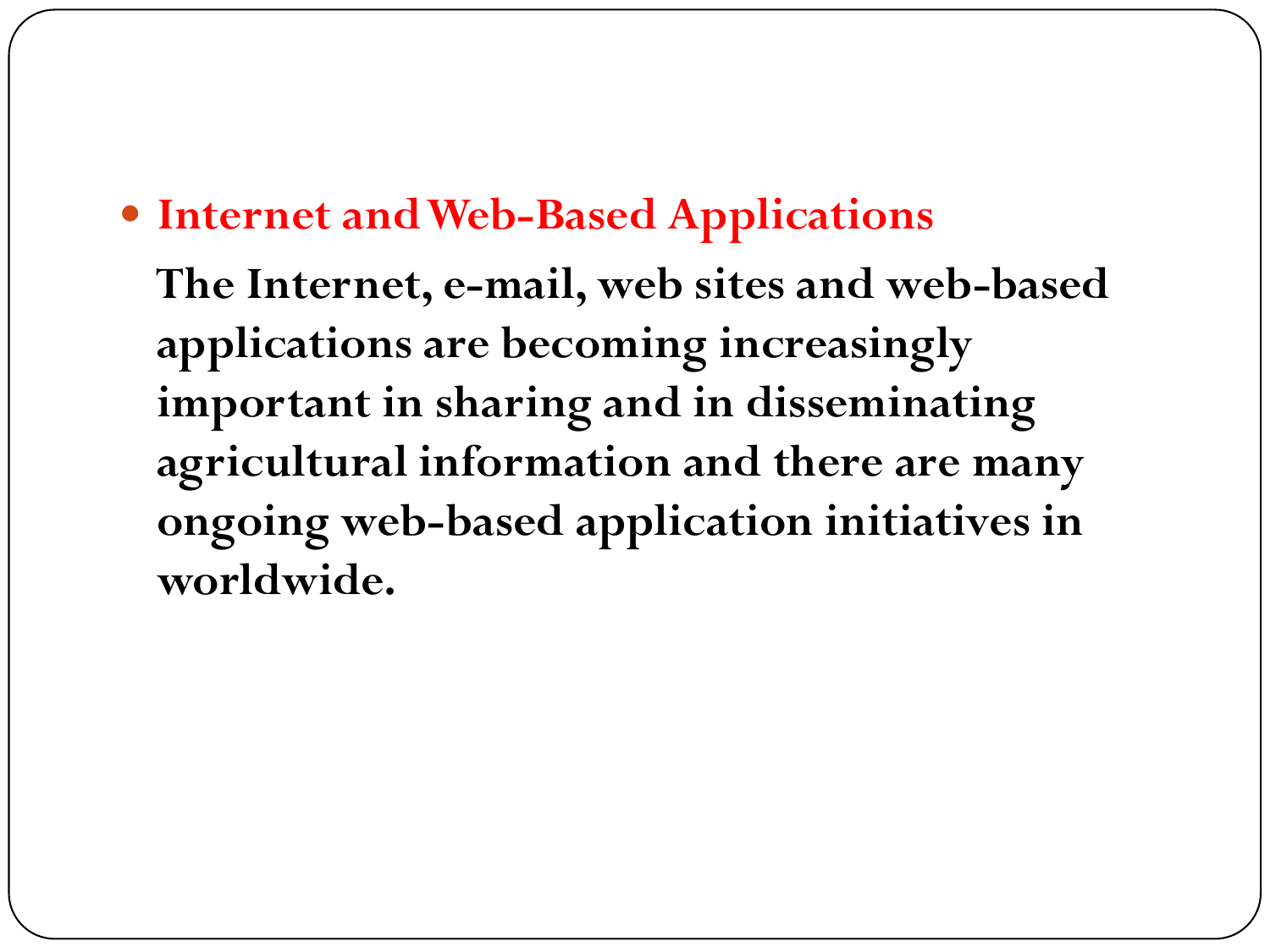### USE OF ICT IN AGRICULTURE

### **Crop Variety Selection**

This sub-system advises the users about the most suitable variety for plantation based on the specific circumstances of the farm and the user requirements. The domain knowledge of this subsystem contains two models, namely: suggestion, and selection. The inference knowledge contains three steps namely: specify, select, and count. The suggestion model contains a relation between the environmental conditions and the suitable varieties that is used by 'specify' inference step to suggest the paddy varieties suitable for the surrounding environments. The selection model contains a relation between user requirements and the corresponding varieties that is used by 'select' inference step to select, the most suitable varieties for user requirements. The 'count' inference step just counts the specified varieties.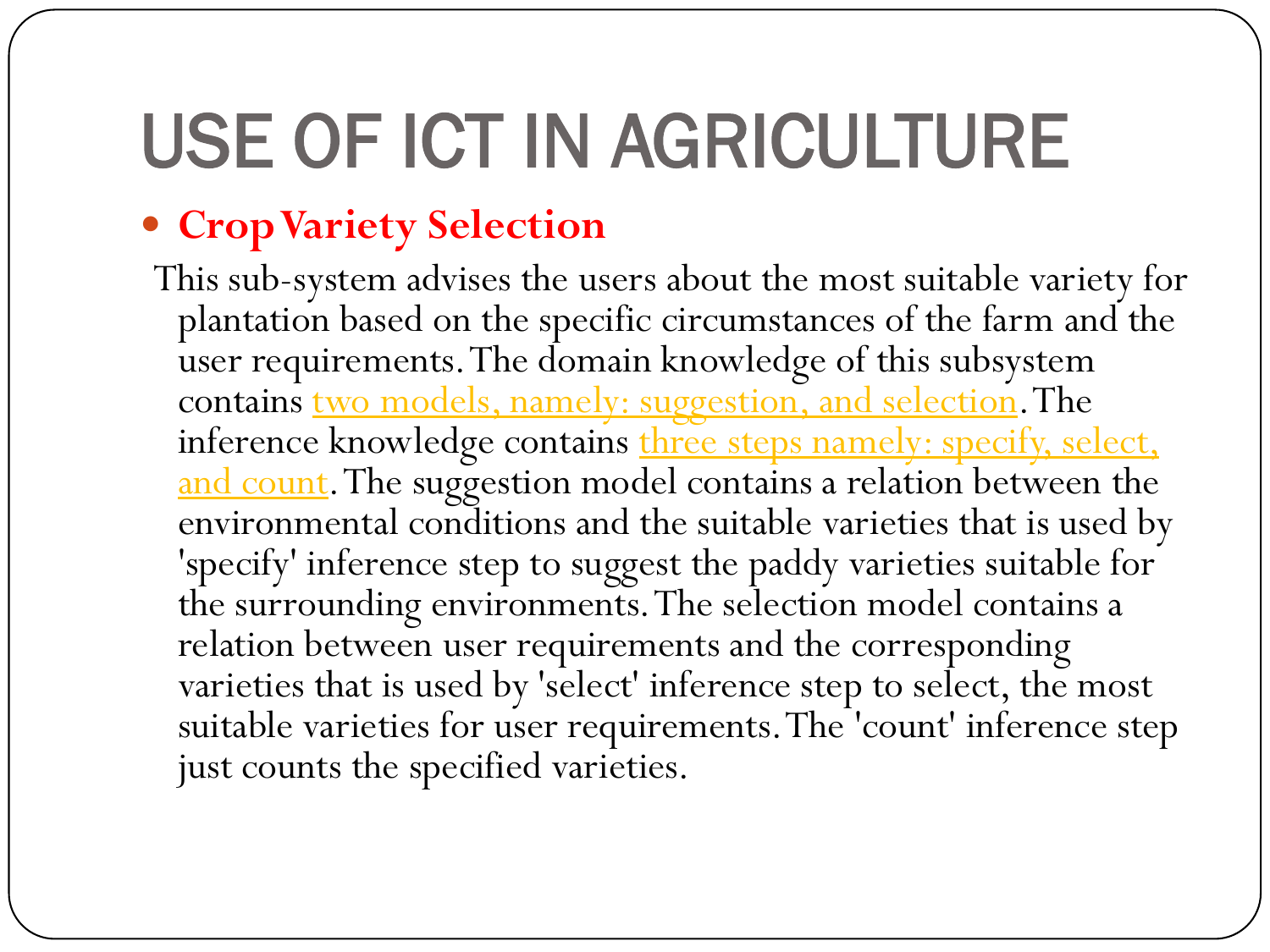### **• Soil Quality Assessment**

**Assessment of soil quality can be done in farm level and also in regional level. In regional level it can be done based on soil, climate and land uses. Some useful technologies use to understand nature of soil and its problems due to management practices.. Soil quality assessment is being done with some useful technologies, like remote sensing. Remote sensing is a process that collects data about an object from a remote location.**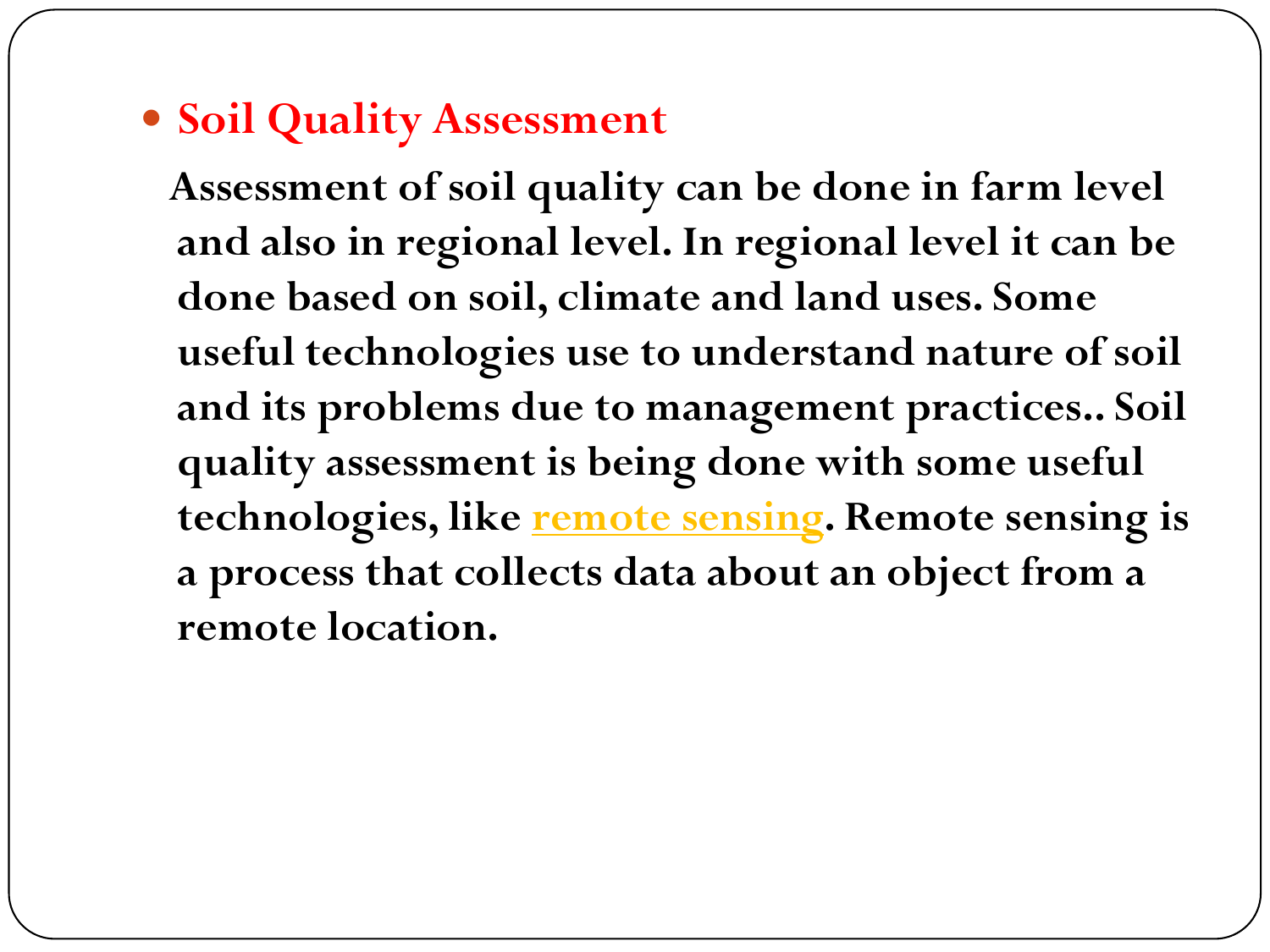### **Fertilizer Management**

**Fertilizers, pesticides and quality of yield were the major factors of concern in agriculture. Most of the time the experts were required to analyze the problems and which may be time consuming and costlier issue in developing countries. Image processing was one of the tools which can be applied to measure the parameters related to agronomy with accuracy and economy.**